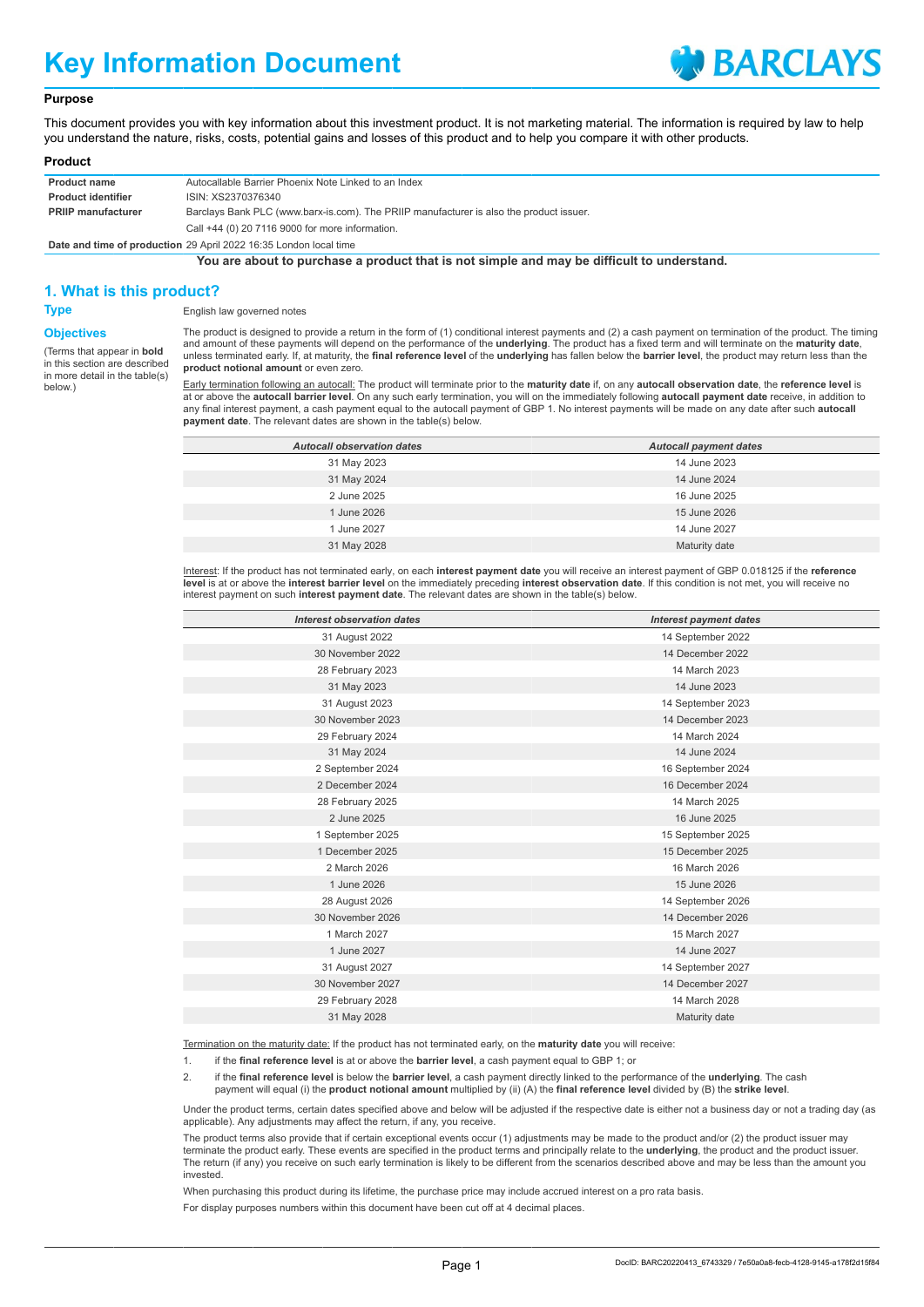| Underlying                     | FTSE 100 INDEX (Price return index) (ISIN:<br>GB0001383545; Bloomberg: UKX Index;<br>RIC: FTSE) | Reference level             | The closing level of the <b>underlying</b> as per<br>the reference source |
|--------------------------------|-------------------------------------------------------------------------------------------------|-----------------------------|---------------------------------------------------------------------------|
| <b>Underlying market</b>       | Equity                                                                                          | Reference source            | <b>FTSE International Limited</b>                                         |
| <b>Product notional amount</b> | GBP 1                                                                                           | Final reference level       | The reference level on the final valuation<br>date                        |
| <b>Issue price</b>             | 100% of the product notional amount                                                             | Initial valuation date      | 31 May 2022                                                               |
| <b>Product currency</b>        | Pound Sterling (GBP)                                                                            | <b>Final valuation date</b> | 31 May 2028                                                               |
| <b>Underlying currency</b>     | <b>GBP</b>                                                                                      | Maturity date / term        | 14 June 2028                                                              |
| Issue date                     | 14 June 2022                                                                                    | Autocall barrier level      | 100% of the initial reference level                                       |
| Initial reference level        | The reference level on the initial valuation<br>date                                            | Day count fraction          | Actual/365 Fixed                                                          |
| <b>Strike level</b>            | 100% of the initial reference level                                                             | Interest barrier level      | 85% of the initial reference level                                        |
| <b>Barrier level</b>           | 65% of the initial reference level                                                              |                             |                                                                           |

**Intended retail investor** The product is intended to be offered to retail investors who fulfil all of the criteria below:

- 1. they have the ability to make an informed investment decision through sufficient knowledge and understanding of the product and its specific risks and rewards, either independently or through professional advice, and they may have experience of investing in and/or holding a number of similar products providing a similar market exposure;
- 2. they seek income, expect the movement in the underlying to perform in a way that generates a favourable return, have an investment horizon<br>of the recommended holding period specified below and understand that the produc
- 3. they accept the risk that the issuer could fail to pay or perform its obligations under the product and they are able to bear a total loss of their investment; and
- 4. they are willing to accept a level of risk to achieve potential returns that is consistent with the summary risk indicator shown below. The product is not intended to be offered to retail clients who do not fulfil these criteria.

#### **2. What are the risks and what could I get in return?**

**Risk indicator**



**Lower risk Higher risk**





**The risk indicator assumes you keep the product for 6 years. The actual risk can vary significantly if you cash in at an early stage and you may get back less. You may not be able to cash in early. You may have to pay significant extra costs to cash in early.**

The summary risk indicator is a guide to the level of risk of this product compared to other products. It shows how likely it is that the product will lose money because of movements in the markets or because we are not able to pay you.

We have classified this product as 4 out of 7, which is a medium risk class. This rates the potential losses from future performance of the **underlying** at a medium level and the potential for us to be unable to pay you any amounts due as very unlikely.

This product does not include any protection from future market performance so you could lose some or all of your investment.

If we are not able to pay you what is owed, you could lose your entire investment.

For detailed information about all risks relating to the product please refer to the risk sections of the prospectus and any supplements thereto as specified in the section "7. Other relevant information" below.

#### **Performance scenarios Market developments in the future cannot be accurately predicted. The scenarios shown are only an indication of some of the possible outcomes based on recent returns. Actual returns could be lower.**

| Investment: GBP 10,000     |                                          |               |               |                                 |
|----------------------------|------------------------------------------|---------------|---------------|---------------------------------|
| <b>Scenarios</b>           |                                          | 1 year        | 3 years       | 6 years                         |
|                            |                                          |               |               | (Recommended<br>holding period) |
| <b>Stress scenario</b>     | What you might get back<br>after costs   | GBP 4.825.62  | GBP 5.306.27  | GBP 3.773.85                    |
|                            | Average return each year                 | $-51.7438%$   | $-19.0414%$   | $-14.9911%$                     |
| Unfavourable scenario      | What you might get back<br>after costs   | GBP 7.408.60  | GBP 6.956.04  | GBP 5.686.48                    |
|                            | Average return each year                 | $-25.914%$    | $-11.3959%$   | $-8.9793%$                      |
| Moderate scenario          | What you might get back<br>after costs*  | GBP 9.787.75  | GBP 10.804.75 | GBP 10.725.00                   |
|                            | Average return each year                 | $-2.1225%$    | 2.6136%       | 1.1733%                         |
| <b>Favourable scenario</b> | What you might get back<br>after costs** | GBP 10.675.00 | GBP 11.029.77 | GBP 11,993.75                   |
|                            | Average return each year                 | 6.75%         | 3.321%        | 3.0763%                         |

\* This scenario assumes that the product early terminates in June 2023 and you do not reinvest the proceeds.

\*\* This scenario assumes that the product early terminates in June 2026 and you do not reinvest the proceeds.

This table shows the money you could get back over the next 6 years under different scenarios, assuming that you invest GBP 10,000.

The scenarios shown illustrate how your investment could perform. You can compare them with the scenarios of other products. The scenarios presented are an estimate of future performance based on evidence from the past on how the value of this investment varies, and are not an exact indicator. What you get will vary depending on how the market performs and how long you keep the product. The stress scenario shows what you might get back in extreme market circumstances, and it does not take into account the situation where we are not able to pay you. In addition, you should note that the results shown for the intermediate holding periods do not reflect estimates of the product's future value. You should therefore not base your investment decision on the results shown for these interim holding periods.

The figures shown include all the costs of the product itself, but may not include all the costs that you pay to your advisor or distributor. The figures do not take into account your personal tax situation, which may also affect how much you get back.